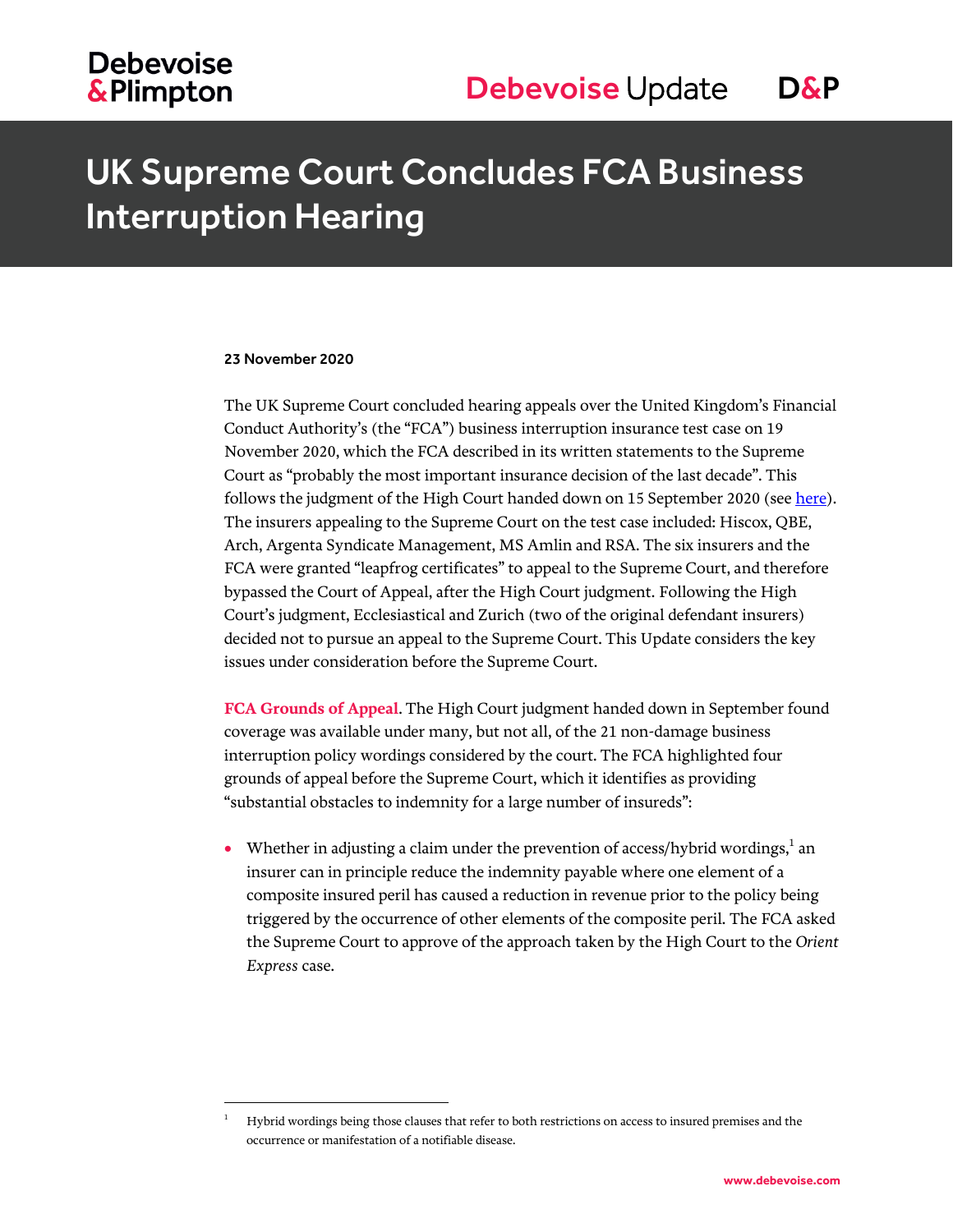### **Debevoise** & Plimpton

- Whether policies requiring the "actions" of a public authority<sup>2</sup> are triggered by instructions or advice of the government falling short of legislation and not having the force of law. $3$
- The FCA argued that partial closure of a business or premises (rather than total closure) should be sufficient for the purposes of wordings requiring "prevention of access" or "inability to use".<sup>4</sup>
- The High Court reached a different conclusion in two of the QBE policies in comparison with the other disease clauses put before the Court.<sup>5</sup> The FCA asked the Supreme Court to reverse the High Court's judgment in this respect and to find that loss would be covered under these clauses where Covid-19 is "manifested" within the policy radius (i.e., 25 miles).

**The Insurers' Key Issue – Causation**. Given the number of insurers and policies, it is unsurprising that a variety of nuanced and policy-specific grounds of appeal have been presented to the court. For the purposes of this Update, we have focused on the key themes that permeate this test case, which fundamentally relate to the issue of causation, which impacts, amongst others, the determination of coverage and the trends clauses included in certain of the policies. On the issue of causation, the insurers raised the following grounds of appeal across their submissions, which are generally applicable to the policies:

- What constitutes the scope of the insured peril;
- The interpretation of trends clauses;
- The relevance of and use of the Orient Express case;
- The issue of proximate causation;
- The "indivisible cause";

l

<sup>2</sup> Or that restrictions have been "imposed" or closure "enforced".

<sup>3</sup> Hiscox did note in its written submissions that the Health Protection (Coronavirus, Restrictions) (England) Regulations 2020, which prevented people from leaving their homes without reasonable excuse, was not directed at premises and that a restriction under the policies would need to be directed towards the insured and its use of the premises.

<sup>4</sup> Hiscox, for example, has argued that on its plain meaning the term "interruption" means to stop or break (when compared with the word "interference").

<sup>5</sup> QBE2 and QBE3.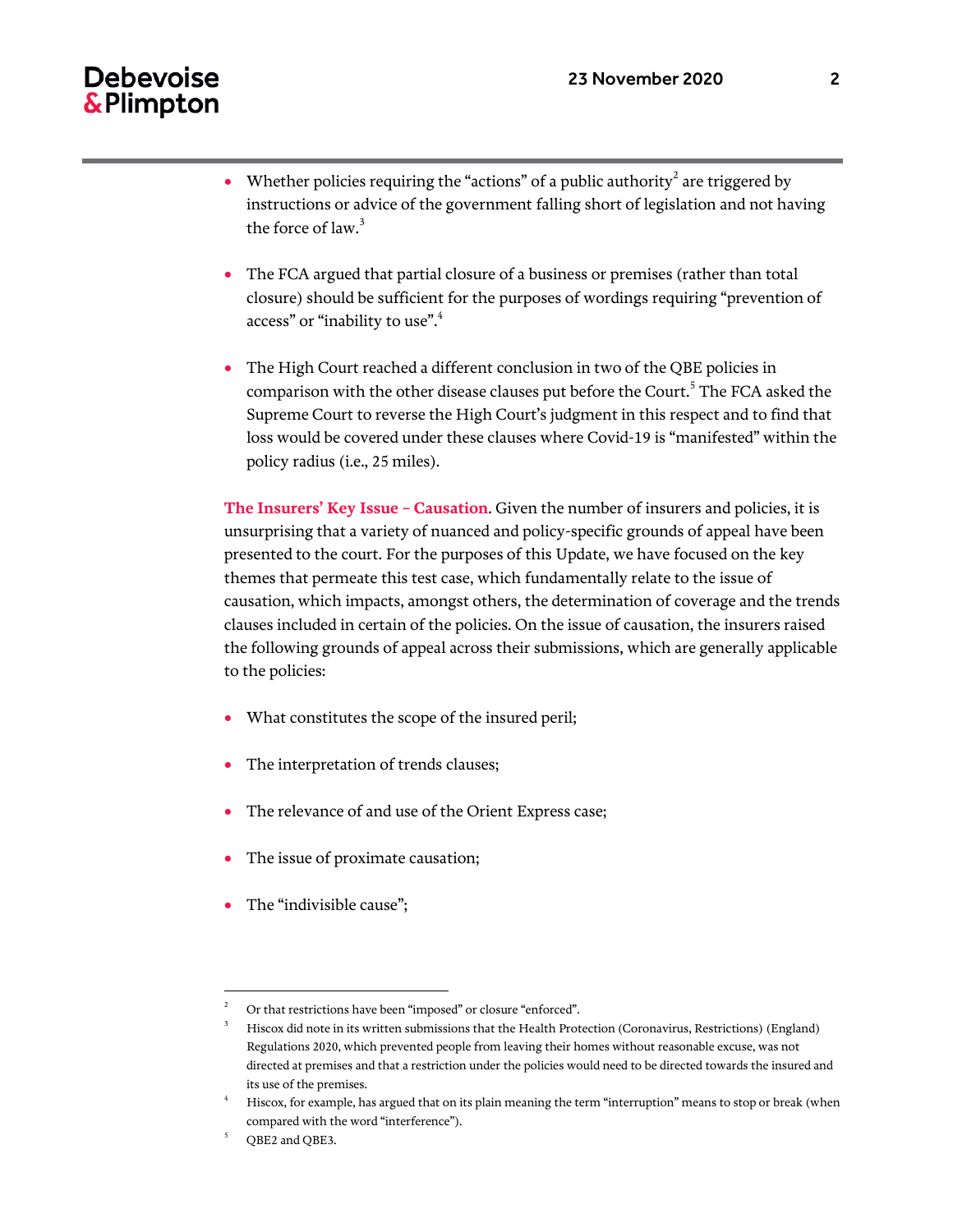#### Debevoise & Plimpton

- The interpretation that each of the cases of Covid-19 around the UK constituted separate concurrent proximate causes of the national restrictions; and
- The correct counterfactual for the purposes of the trends clause and "but for" test.

In addition to these, certain grounds of appeal relating to the interpretation of the individual policies were raised.

The High Court found in its judgment that the pandemic and the UK government's response to it could be considered a single cause of losses. This resulted in establishing coverage for a significant number, though not all, of the policies in this test case.

The insurers have argued that a policyholder is only entitled to recover those business interruption losses that are the product of the correct causal sequence. Although this is largely dependent on the individual policy wordings, the general principle enumerated is that the loss must follow on from the specific insured peril. The insurers challenged the High Court's reference of a "part of an indivisible cause", arguing that an event either is or is not a proximate cause of another. Indeed, counsel for the insurers reminded the Court that business interruption is not part of the insured peril; it is the damage for which an indemnity is given if it is caused (in law) by an insured peril. The insurers went on to argue that, taking the example of the occurrence of Covid-19 within a certain geographical limit, it would be impermissible for the Court to aggregate individual cases of Covid-19 across the country (one of which is within the relevant area) in order to contend that cover for the consequences of the pandemic within the set radius has been triggered.

The use of words such as "following" in the policies has been interpreted by the insurers as importing a requirement to apply the "but for" test. This test operates such that cover is not provided where the loss would have been suffered in any event, even if it was proven that the relevant insured peril occurred. The FCA, unsurprisingly, did not concur with this analysis and argued that competing causes that fell within the ambit of the insured peril cannot be separated out.

The insurers also went on to challenge the findings of the High Court that, where premises have closed as a result of the government's action or advice in response to the pandemic, the loss should be adjusted on the assumption that there was no pandemic and no action or advice. The insurers argued that in doing so, the insured would be able to recover losses that they would have suffered in the absence of the specific causal sequence (i.e., that were not insured perils).

The Supreme Court has also been asked to consider the High Court's conclusions of a key case from 2010 - the *Orient Express* case. Two of the judges hearing the appeal - Lord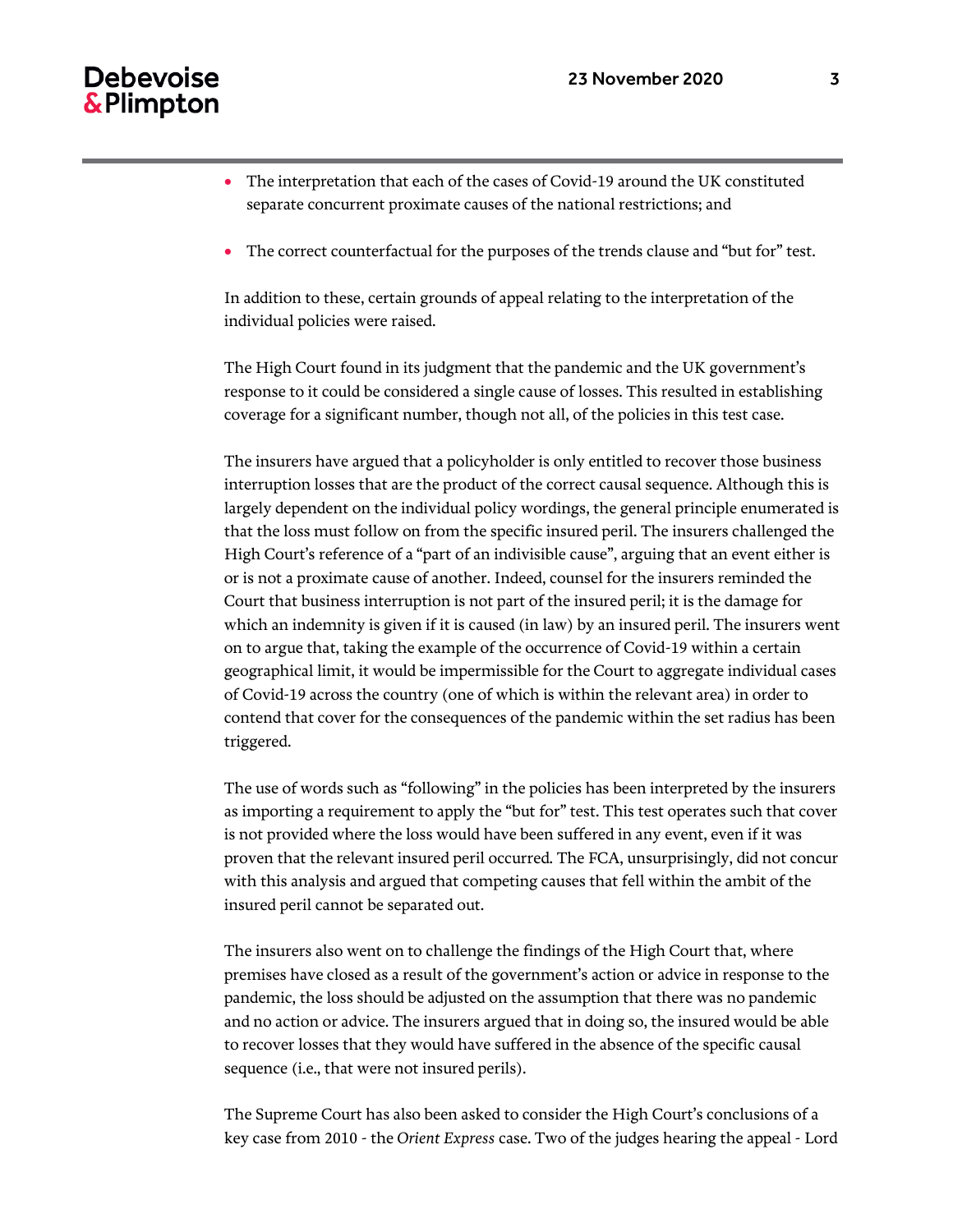#### **Debevoise** & Plimpton

Hamblen and Lord Leggatt - were involved in making the original decision. The insurers have generally noted that the legal analysis from the High Court, distinguishing the test case from *Orient Express*, was flawed, and that the principles from the original judgment should be applied. The effect of this is that only the relevant insured peril (for example, the local manifestation of Covid-19) should be stripped out when considering the correct counterfactual for the purposes of "trends" clauses. The FCA continued to reject this analysis.

Counsel for the insurers have continued to argue that the effect of the High Court's judgment is to effectively rewrite insurance clauses - in one case, it was argued that under the interpretation accepted by the High Court, Covid-19 cases could be "harvested by some magical process" to be linked to a business closure, when the losses were actually "attributable to the Government lockdown". As such, there was no causal connection between cases of Covid-19 occurring and businesses closing. In contrast, the FCA accused insurers of "trying to escape from the consequences of the policies they have written" and stated that instead insurers should have been prepared for a largescale public authority response when writing business interruption coverage for diseases.

This test case has progressed from the FCA's initial announcement in May 2020 to the Supreme Court, with what has been described as "astonishing" speed, as part of an attempt by the industry and the regulator to find clarity for all parties. A final ruling from the Supreme Court may have a considerable influence on the scale of business interruption-related losses in the United Kingdom. As such, the financial stakes are high for insurers and policyholders alike. The Supreme Court concluded the hearings by noting that while they have taken steps to ensure that the judges have more time to devote to writing the judgment as quickly as can be managed (given the practical importance of the test case), they were unable to say whether the judgment will be handed down before Christmas.

However, the impact of this test case has implications beyond the judgment and the financial fallout for the defendant insurers and/or policyholders. The Chairman of the Lloyd's of London insurance market, Bruce Carnegie-Brown, has said that the pandemic fallout "is a bit of a wake-up call for the industry in terms of the wordings in its claims" and called for greater simplification and clarity in policy wordings. We have already seen some UK insurers rewriting their policies to clarify the coverage that the policies are providing and expect to see greater attention paid to this going forward.

\* \* \*

Please do not hesitate to contact us with any questions.